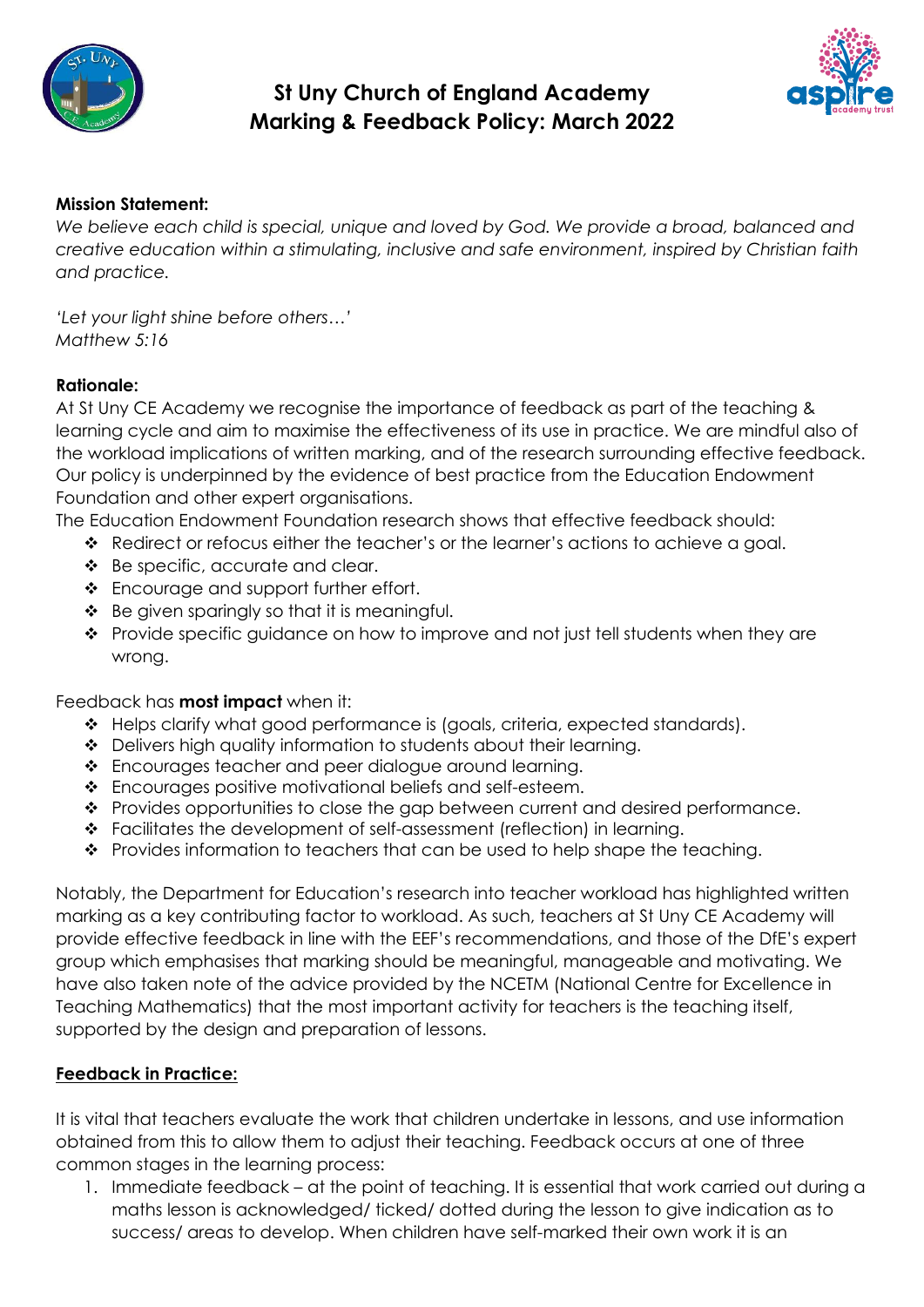expectation that teachers place a small tick and initial as a means of acknowledging and quality assuring the self-marking process.

- 2. Summary feedback at the end of a lesson/task.
- 3. Review feedback away from the point of teaching (including written comments).

The stages are deliberately numbered in order of priority, noting that feedback closest to the point of teaching and learning is likely to be most effective in driving further improvement and learning, especially for younger pupils. As a school, we place considerable emphasis on the provision of immediate feedback. Where feedback is based on review of work completed, the focus will often be on providing feedback for the teacher to further adapt teaching.

# **Types of Marking at St Uny CE Academy:**



#### **Teacher Feedback:**

It is an expectation that marking and feedback is time effective and adheres to the marking styles outlined above.

In Maths, verbal feedback is the first approach to marking and this takes place live during lessons. On-going teacher and staff assessment leads to intervention sessions taking place at the end of every Maths lesson in order to support pupils' understanding and address any misconceptions.

All 'big write' pieces should be marked by the teacher as an assessment piece. Feedback should be used as a means of further developing children's skills acquired during the teaching process and adhere to 'The Write Stuff' marking key set out below.

Feedback should be specific and challenging yet have a low task complexity. It must also link directly to the enquiry question or identified skills relevant to the lesson. This is important as the tasks set through written feedback should be something which children can achieve without the aid of a teacher or teaching assistant whilst at the same time stretching and further progressing them within the skill/lesson. Expectations for marking across the wider curriculum are the same.

*\*It is an expectation that, from any piece of written work, three spelling misconceptions are picked out for the child to practise x3 times at the bottom of the page. These spellings need to be checked in subsequent pieces of work to check the correct spelling has been embedded.* 

# **Children Responding to Written Feedback:**

Pupils should always be given adequate time and support to look at their marked pieces of work and respond to the teacher comments in purple pen – this may need to be timetabled into planning and is a hugely valid part of our day-to-day teaching: **there is no point marking it if they are not going to read or hear what you have written about their work.** 



# **Self-assessment:**

Self-assessment should be planned into the learning sequence and should involve children independently assessing their own performance within the lesson. The focus of self-assessment should be placed on the learning process as well as the learning outcome and should link to the school's learning powers. This can be done as a whole class or in smaller groups. Pupils self-assess and mark their own work in purple pen.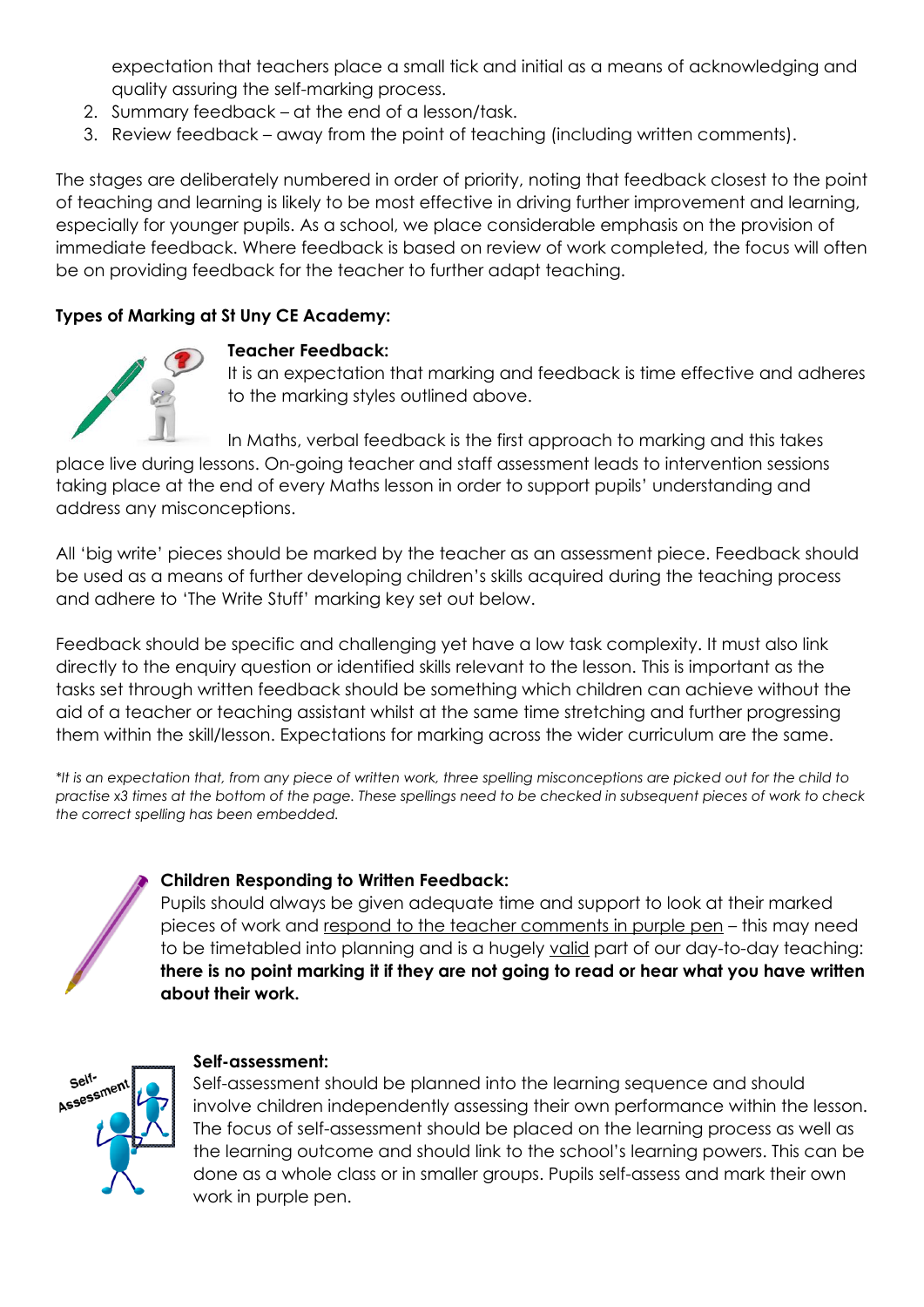

#### **Peer Assessment:**

Peer assessment should take place consistently within the classroom. Children should be given time to work with a partner to discuss what has worked well within their learning and how they might improve. Paired discussion should be based around a clear child led or pre created success criteria so that the comments made by the children as part of their peer assessment are relevant,

specific and further develop the children's work. This can be done as a whole class or in smaller groups. Pupils must indicate who has marked the work by adding 'Marked by\_\_\_\_\_\_\_\_\_'.



## **Verbal Feedback**

Verbal feedback from teachers and support staff is our main approach to daily inlesson marking. Where verbal feedback has been used, 'VF' should be clearly marked in books by an adult in green pen.



## **Lesson Based Support / Intervention:**

Lesson based intervention and support from teachers and support staff is our main approach to tackling misconceptions in new learning. Where individual or small group intervention has been used, 'Intervention' should be clearly marked in books by an adult in green pen.

## **Pupils' work may contain:**

The Date.

- The key enquiry question for the lesson.
- The WAWA (we are writing a...).
- Small steps these small steps enable learners to achieve the intended outcome.

#### **The Marking Toolkit:**

Marking can take many forms. It might be completed by the teacher, a teaching assistant or the child. The teacher will determine 'who?' and 'what?' form of marking will be most effective to ensure the maximum impact in terms of progress and learning.

> Learners / staff highlight the challenge label if an objective or enquiry question has been met within a lesson using a green highlighter pen.

Learners edit and improve their work and respond to marking and feedback (including practising spellings) in purple pen.

\*After pupil / peer marking has taken place. The teacher must check the accuracy of the marking and ensure that appropriate spellings are selected for pupils to practise. \*\*The use of purple pens will be introduced in KS1 when deemed appropriate by the class teacher. Pupils with SEND may also respond to marking in pencil if deemed more suitable.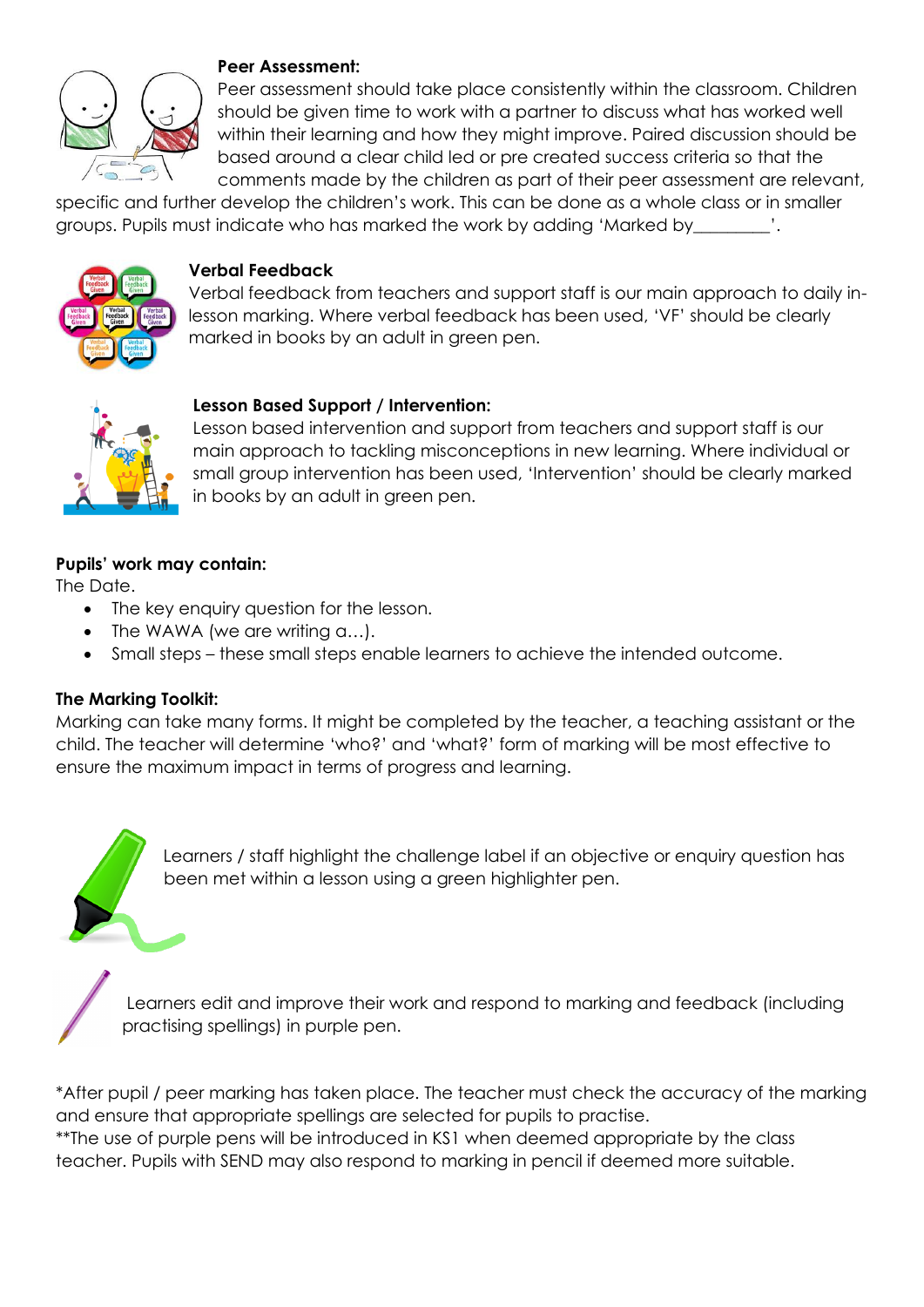## **Expectations:**

- It is an expectation that all adults mark in green pen.
- The enquiry question / objective is to be printed onto a sticker and stuck in the top lefthand corner of the page.
- If the enquiry question / objective has been achieved by a learner within a lesson, the label must be highlighted to show the learning has been achieved.
- Pupils who have marking in their books must respond to feedback, challenges or misconceptions in purple pen and these need to be checked by the class teacher.
- Identification of support (TA- Supported, T-Teacher) no code needed if work is independent.

# **Marking in Writing (The Write Stuff):**

## **Experience Days:**

- Experience days will be indicated in the books with an 'Experience Day' sticker.
- On an Experience Day, a book may contain photos, artwork, or notes using the Writing Rainbow, but there are no expectations to mark any evidence provided as verbal feedback will have been provided throughout the day.

# **Marking in Sentence Stacking Sessions:**

- During Sentence Stacking sessions, live marking should be used as much as possible by all adults in the room. All adults should mark in green pen.
- Verbal feedback should be offered to the children in response to an E1, E2 or E3 issues. Where adults have offered a child verbal feedback, VF should be written in the margin.
- A smiley face will be used in the margin to praise children and indicate specific sentences that have impressed an adult.
- At the end of the session, the teacher should select between 6-8 books (depending on the number of children within the class and the number of writing sessions being completed that week) from across the classroom to visually check. Before the next writing session, the teacher should complete a 10-15-minute group conference with this group of children. This session should be used to offer the support and guidance to achieve the writing challenges or complete E1, E2 or E3 edits. Should a child have completed all the writing challenges and made no E1, E2 or E3 mistakes, this time will be used to 'deepen the moment' and discuss opportunities to extend their writing in the next session.

# **Marking in Independent Writing Sessions:**

- Independent writes will be marked in-depth to provide opportunities to improve writing in editing sessions. Editing codes will be used to avoid providing too much support or scaffolding – E1, E2, E3.
- Children will respond to adult feedback in purple pen and will make general edits in pencil.
- E1 = Revise Edit  $(SP)$ ,  $(P$ und  $\widehat{C}$ , Gram

E1 will indicate a spelling, punctuation or grammar error.

KS1 – will put the circled symbols on the same word/same line as the error (depending on the needs of the individual).